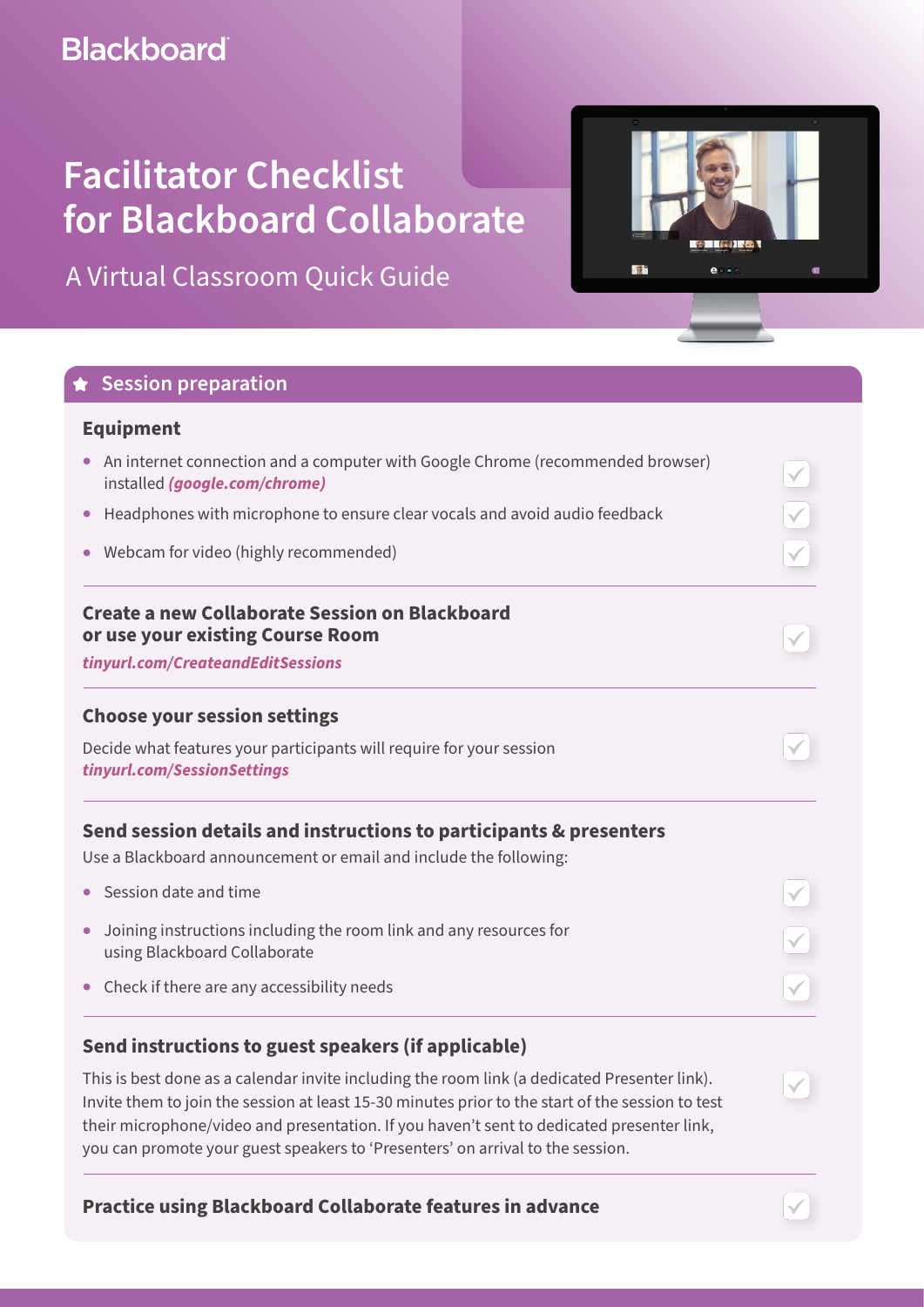#### **Session preparation**

#### **Prepare your session materials including:**

- A session plan include timings and moderator roles
- Resources such as slides, quizzes, graphics, links to videos etc
- Etiquette and session instruction information  $\bullet$
- Check accessibility requirements as required
- Create any poll questions with accompanying slides

#### **Assistance**

Arrange for someone else to moderate chat and answer participant questions during the session.

#### **Location**

Be in a quiet space and let others know you are in a session.

#### **At least 30 minutes before the session**

#### **Load your slides and resources into your Blackboard Collaborate Room**

It is recommended that you convert your PowerPoint slides into a PDF before uploading via Share Files. Be aware of the image and file sizes of content you include in your PowerPoint presentation – large images etc. can impact the bandwidth needs of your students.

#### **Set up Do Not Disturb on your computer apps and phone and clear your screen**

of applications / private documents not needed for the sessions (especially important if sharing your screen).

#### **Joining Time**

Moderators and Presenters should join the session at least 20 minutes before the scheduled start time.

#### **Settings checks – do this each time before a session!**

- Check your microphone, video and audio are working (Mute your Mic until you are ready to talk live)
- Give moderator/presenter rights to any other moderators and/or guest speakers and check their video and audio
- Check participants can enter a scheduled session early to carry out their checks (the default setting is 15 minutes prior to the session starting)
- Set up any session settings such as participant permissions for audio, chat and video, drawing on the whiteboard etc.

#### **Welcome message**

Provide a slide with the session start time and participant instructions to check their settings and equipment.